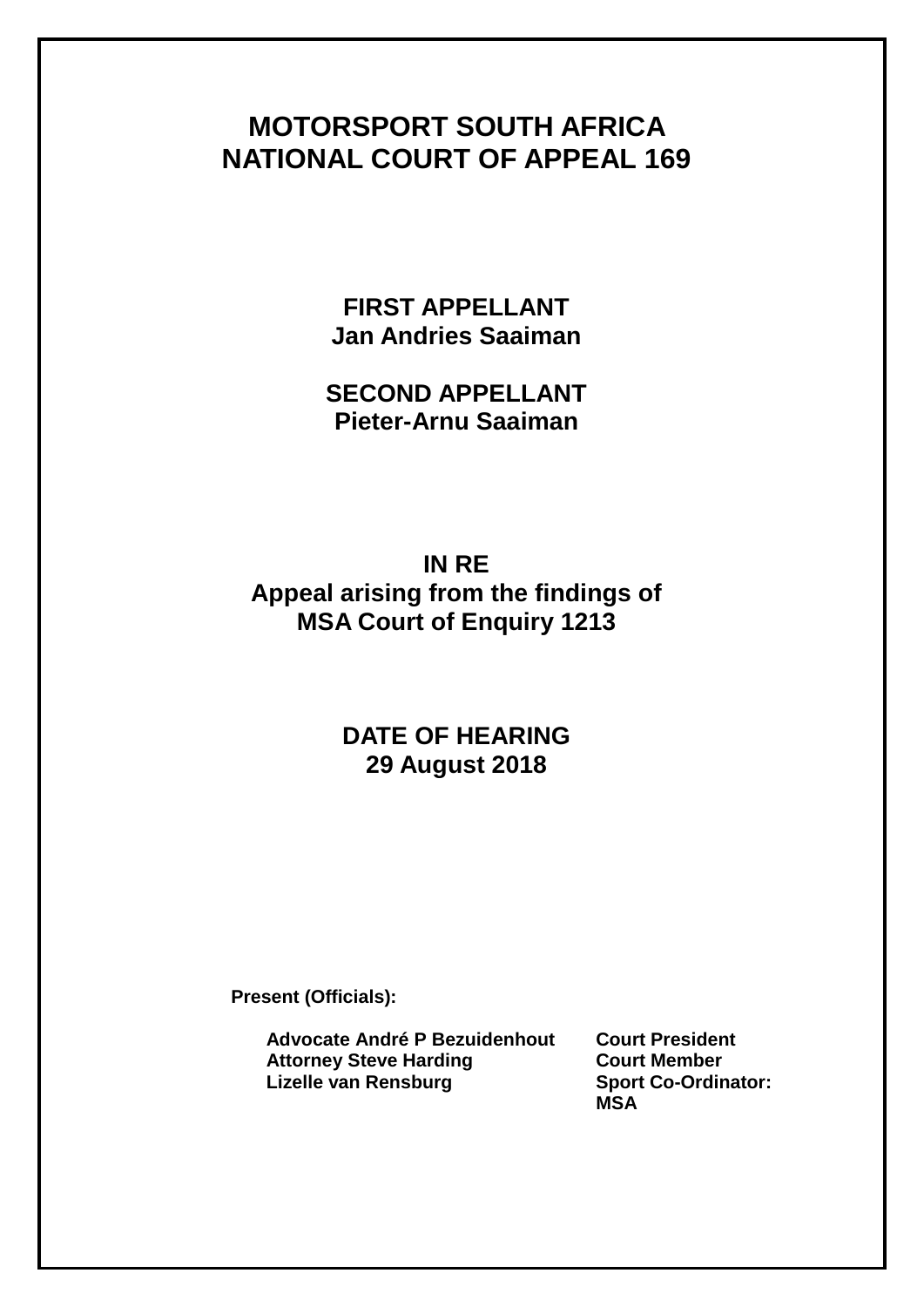### **INTRODUCTION**

- 1. On 29 August 2018, Motorsport South Africa ("MSA") enrolled National Court of Appeal 169 ("the appeal"). The appeal was dealt with at the Killarney Raceway at the office of Motorsport South Africa ("MSA"). There was no objection to the constitution of the appeal panel and the appeal was properly constituted.
- 2. This is the written judgment of the National Court of Appeal ("NCA") 169. The Appeal hearing took place on 29 August 2018 between 17h34 and 18h07. Judgment was reserved. Proceedings were mechanically recorded. For the purposes of this Judgment reference is only made to the material issues as the remainder of the proceedings are of record.
- 3. There are two Appellants in this matter being Jan Andries Saaiman ("the First Appellant") who is the natural parent in terms of GCR 19 of Pieter-Arnu Saaiman ("the Second Appellant"). The Second Appellant was not present at the hearing. In terms of GCR 19, the First Appellant is, for all purposes, deemed to be the competitor.

(*see GCR 19*)

- 4. The Appellants were represented in these proceedings by Adv F van Zyl SC assisted by Adv PS Bothma, on the instruction of Attorney SC van Niekerk of De Klerk & Van Gend Attorneys.
- 5. The Appeal Bundle initially comprised annexures "A1" to "I4", individually marked. It was supplemented with annexure "J" during the hearing which is a letter dated 7 June 2018 addressed from the First Appellant to all participants, parents and administrators of Zone 7. There was no objection to receiving the letter and it became part of the Appeal Bundle.
- 6. This NCA acknowledges the able contribution of all the attendees and participants at the hearing, their capacity which appears from the attendance register, a copy of which is attached hereto as annexure "**A**".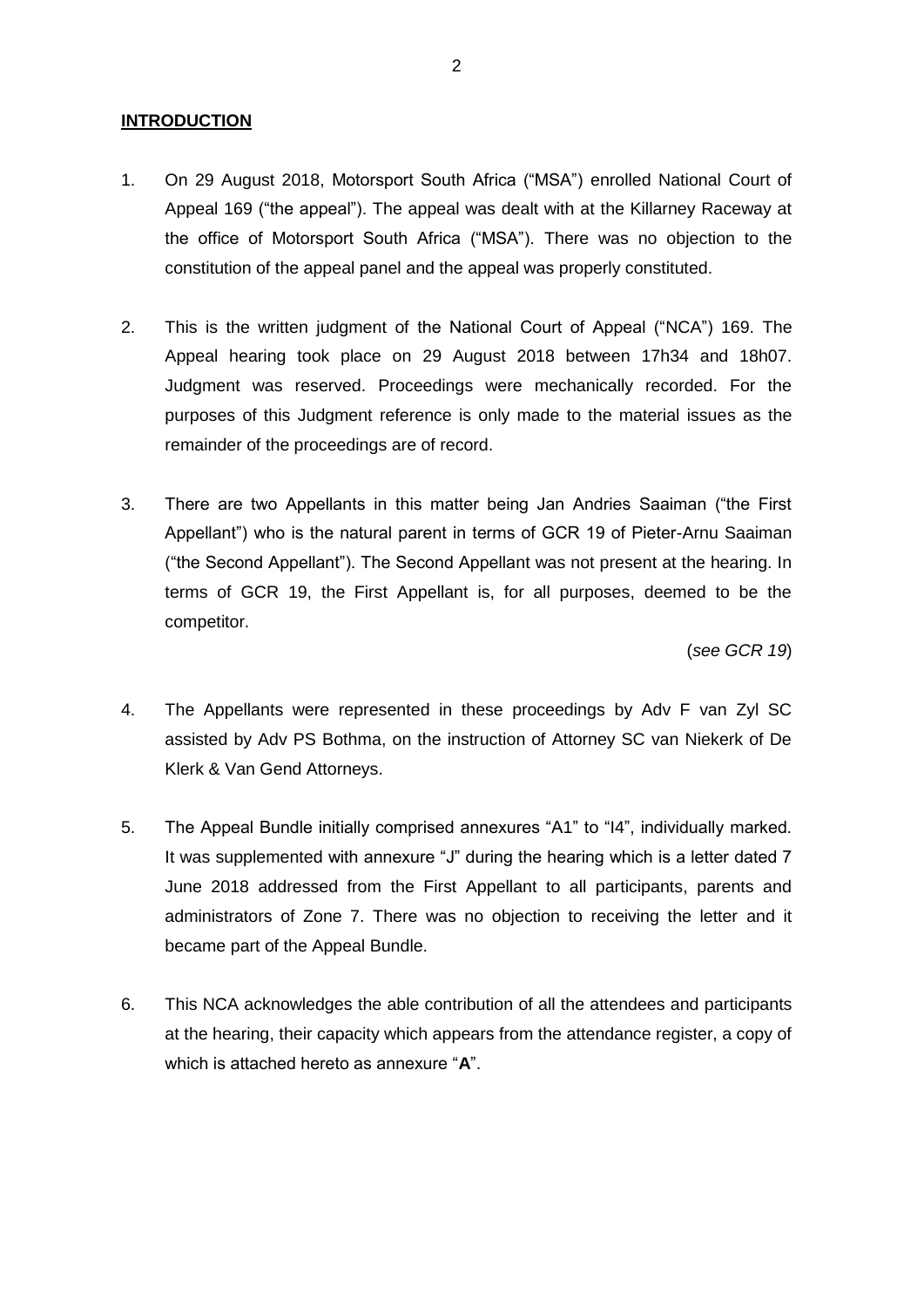#### **THE INCIDENT AND EVENTS THAT FOLLOWED**

7. The Appeal arises from the findings of Court of Enquiry 1213 ("COE 1213") which dealt with events that transpired following a racing accident which occurred during the first race of the 125 CC High School Class at the Motocross Event held at Zone 7 on 26 May 2018 ("the event"). The Second Appellant was riding in the 125 CC High School Class and had fallen on the back straight at a double jump. The First Appellant was the first person on the accident scene and immediately went to the Second Appellant's assistance. The First Appellant is not only the father of the Second Appellant, but also a registered medical practitioner in South Africa and a Specialist Cardiologist. The First Appellant has a very substantial medical background which stands uncontested and he was, *inter alia*, instrumental in the development of the Netcare 911 emergency service.

(*see Appeal Bundle, C6, paragraph 18*)

- 8. The events which transpired during the incident requires our attention:
	- 8.1 the First Appellant was first person to reach the Second Appellant who was lying in an awkward position;
	- 8.2 the First Appellant immediately applied medical assistance to his son;
	- 8.3 between two to five minutes transpired from the time that the accident happened, until the Marshall and the medical staff arrived at the accident scene where the Second Appellant was being treated by the First Appellant;
	- 8.4 the First Appellant was asked to stand away so that the medical staff could take over to attend to the Second Appellant;
	- 8.5 the Marshall and medical staff were told by the First Appellant to "*fuck off*";
	- 8.6 when the Clerk of the Course arrived at where the Second Appellant was lying, the First Appellant struck him on the neck.
- 9. The events outlined above, constitute the incident.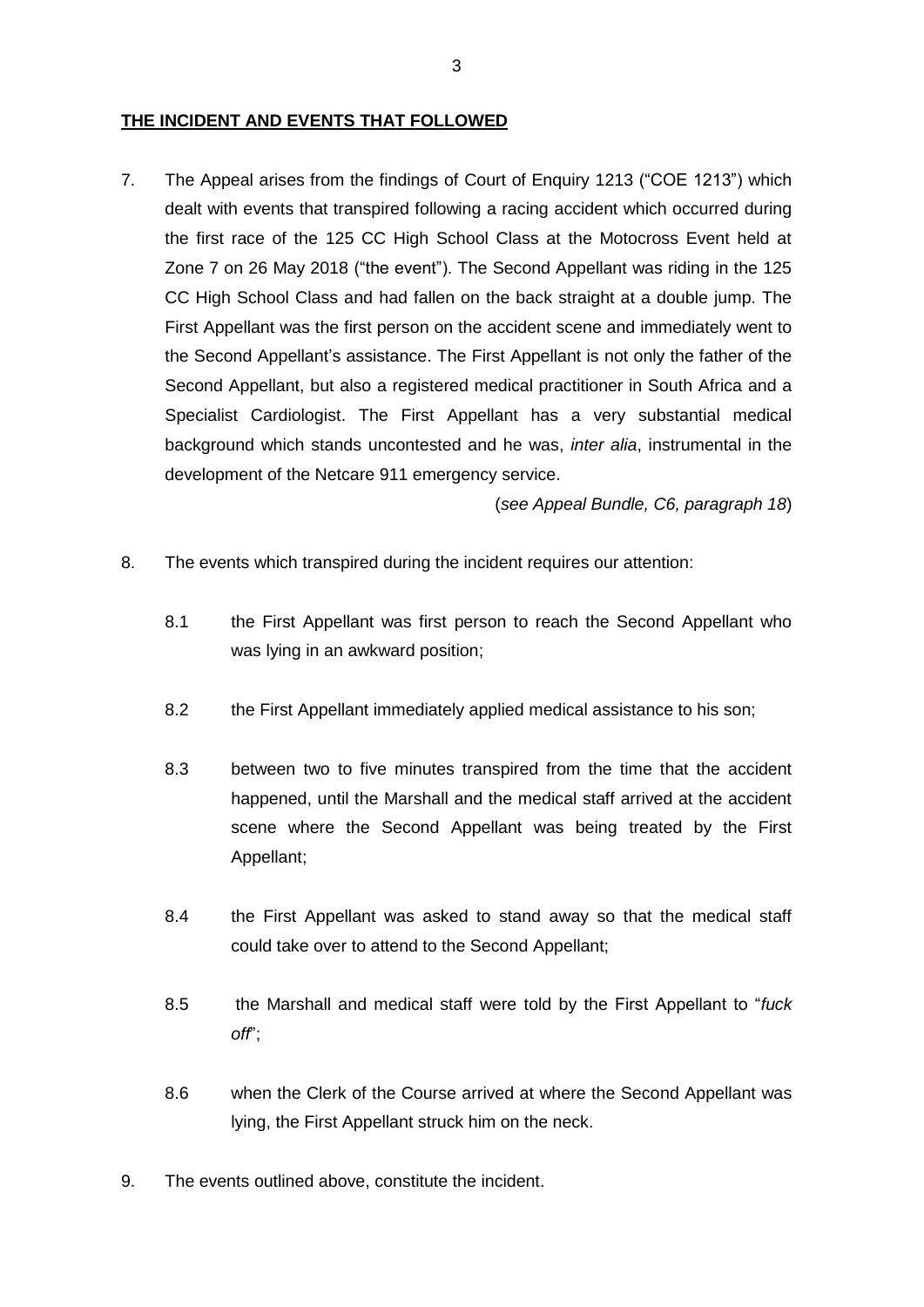10. The Clerk of the Course reported the incident to Motorsport South Africa ("MSA") and advised that steps needed to be taken as a result of the First Appellant's conduct. The Steward's report likewise reported that a Court of Enquiry be appointed to investigate the matter further.

(*see Appeal Bundle, C16 and C17*)

11. MSA convened COE 1213 for 26 May 2018 and the First Appellant was cited in the notice to appear at the said COE. His citation was "*Father of Competitor (Defendant)*".

(*see Appeal Bundle, F3*)

- 12. COE 1213 ultimately convened on 30 June 2018 and the First Appellant failed to appear. In his absence:
	- 12.1 the COE enquired into the incident and convicted the Second Appellant to have acted in breach of GCR 172 vi) and GCR 172 x); (*see Appeal Bundle, G1 and G2*)
	- 12.2 handed down a penalty against the Second Appellant the effect of which was that his competition licence was withdrawn for three years, of which two years and six months were suspended;
	- 12.3 costs of R1 500.00 was awarded against the Second Appellant.
- 13. The First and Second Appellants filed a Leave to Appeal application in terms of the GCR's to a panel of this NCA. Leave to Appeal was granted to this NCA on 16 July 2018 and the Appellants properly prosecuted their appeal in terms of the GCR's.
- 14. The grounds of appeal are contained under cover of a suitable notice, supported by an affidavit of the First Appellant. It is, *inter alia*, alleged in the grounds of appeal that:
	- 14.1 a gross miscarriage of justice took place and that the conviction against the Second Appellant was unsustainable and inappropriate;
	- 14.2 that the penalty imposed against the Second Appellant by COE 1213, was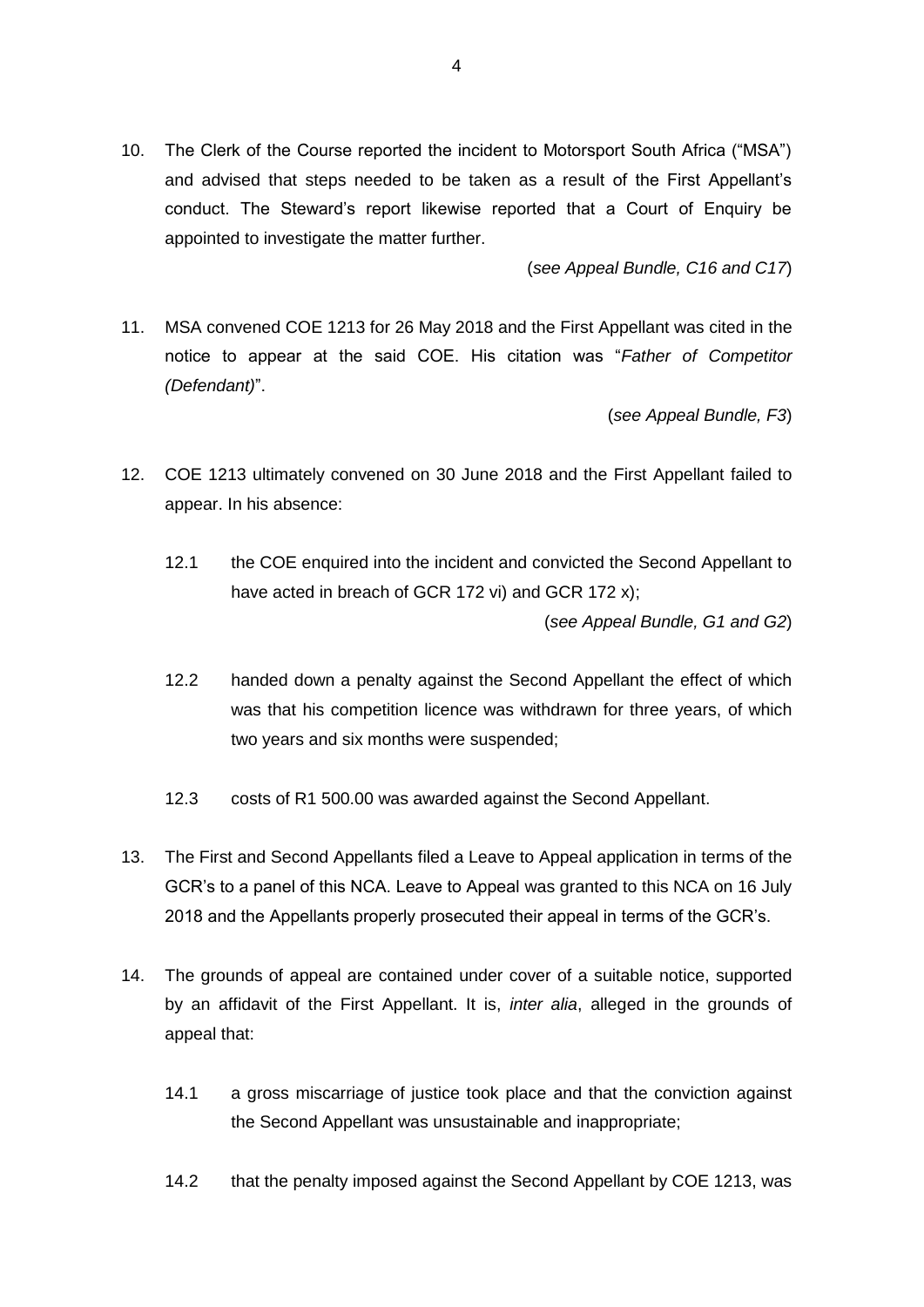inappropriate for the offence.

(*see Appeal Bundle, C9 paragraph 32, read with C10, paragraph 34*)

- 15. The main contentions of the Appellants are that the Second Appellant was not called to COE 1213, he did not appear before it, he was convicted and sentenced in his absence and that the basic tenet of fair justice providing for *audi alterem partem* (hearing the other side) was not observed.
- 16. The Second Appellant is totally open and frank as to his wrongdoing. He acknowledges the material facts albeit that he states that he forcefully pushed the Clerk of the Course away from him and he concedes that he might have made contact with his neck in that process. As a rider, he contends that he did not intend to hit the Clerk of the Course, but we find it unnecessary to deal with this minor difference as the First Appellant concedes that he made contact with the neck of the Clerk of the Course.

(*see Appeal Bundle, C8, paragraph 27*)

## **PROCESS FOLLOWED DURING THE APPEAL**

17. All hearings of appeals in terms of the GCR's are held *de novo*.

(see *GCR 208 viii*)

- 18. There was no need to hear evidence during the hearing as the material facts were common cause and MSA accepted the factual submissions made by Counsel acting for the Appellants.
- 19. All interested parties were given an opportunity to address the NCA. Mr Jan Thorsen, the MSA Steward on the day, addressed the NCA and provided meaningful information.

## **THE CONTROL OF MOTORSPORT, THE GCR'S AND THE SSR'S**

20. Motorsport events cannot take place without the involvement of officials. Officials are instrumental in the organisation of an event and to ensure that the governing of the event takes place within the ambit of the GCR's, SR's and SSR's.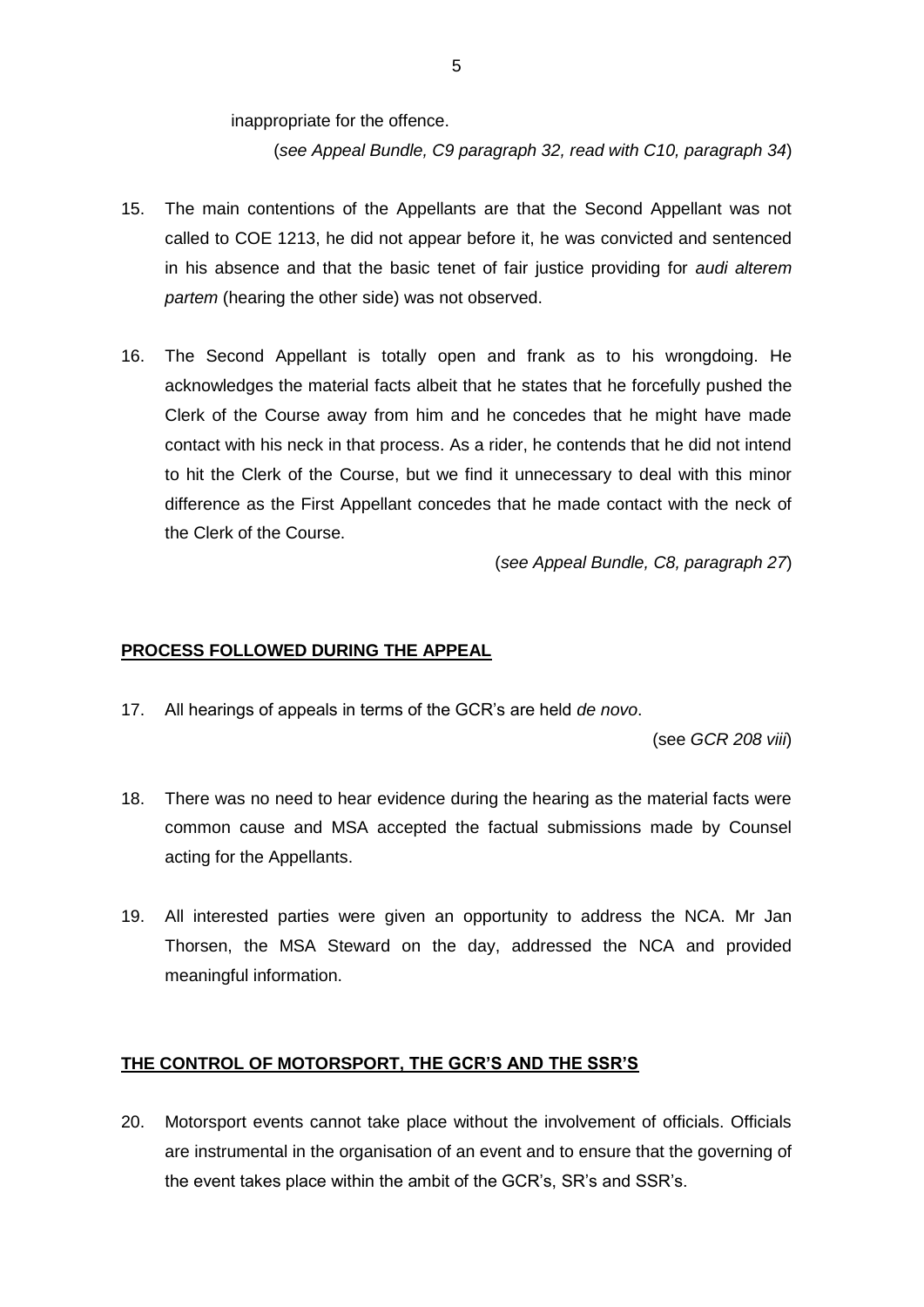- 21. Officials at motorsport events mostly render their services for no or little monetary gratification. They do so for the love of the sport.
- 22. GCR 143 to GCR 171 detail the importance of officials and the key roles that they play in motorsport events.

(*see GCR's 143 to 171*)

- 23. It is apposite to deal with the control of motorsport and where the officials and the "*rules of the game*" originate from.
- 24. MSA is a Non-Profit Company in terms of the Companies Act 61 of 1973 and Act 71 of 2008. MSA holds the sporting authority to govern motorsport as it is the delegated authority by the *Federation Internationale de l'Automobile* ("FIA"), *Commission Internationale de Karting* ("CIK") and *Federation Internationale de Motocyclisme* ("FIM"). MSA is structured with a Board of Directors, a Secretariat, a National Court of Appeal*,* Specialist Panels, Sporting Commissions and Regional Committees. The Secretariat of MSA does not serve as bodies governing discipline of motorsport. It only attends to secretarial issues. The exercise of the sporting powers by MSA is in terms of the sporting codes of the FIA, CIK and FIM. As such, MSA has the right to control and administer South African National Championship competitions for all motorsport events. The National Court of Appeal of MSA is the ultimate final Court of Judgment of MSA.

(see *Articles 3 to 7 of the MSA Memorandum*) (see *Article 35 of the MSA Memorandum*)

25. The participation of motorsport competitors in events managed by MSA is based on the law of contract. MSA has the sporting authority and is the ultimate authority to take all decisions concerning organizing, direction and management of motorsport in South Africa.

(see *GCR INTRODUCTION – CONTROL OF MOTORSPORT*)

26. MSA is an international and nationally recognised sporting body by the Government of South Africa. Its sporting platform is substantial. It has approximately eight thousand licence holders and it sanctions approximately five hundred sporting events every year in South Africa. The organisation of events under the control of MSA is a quality certification stamp which ensures that all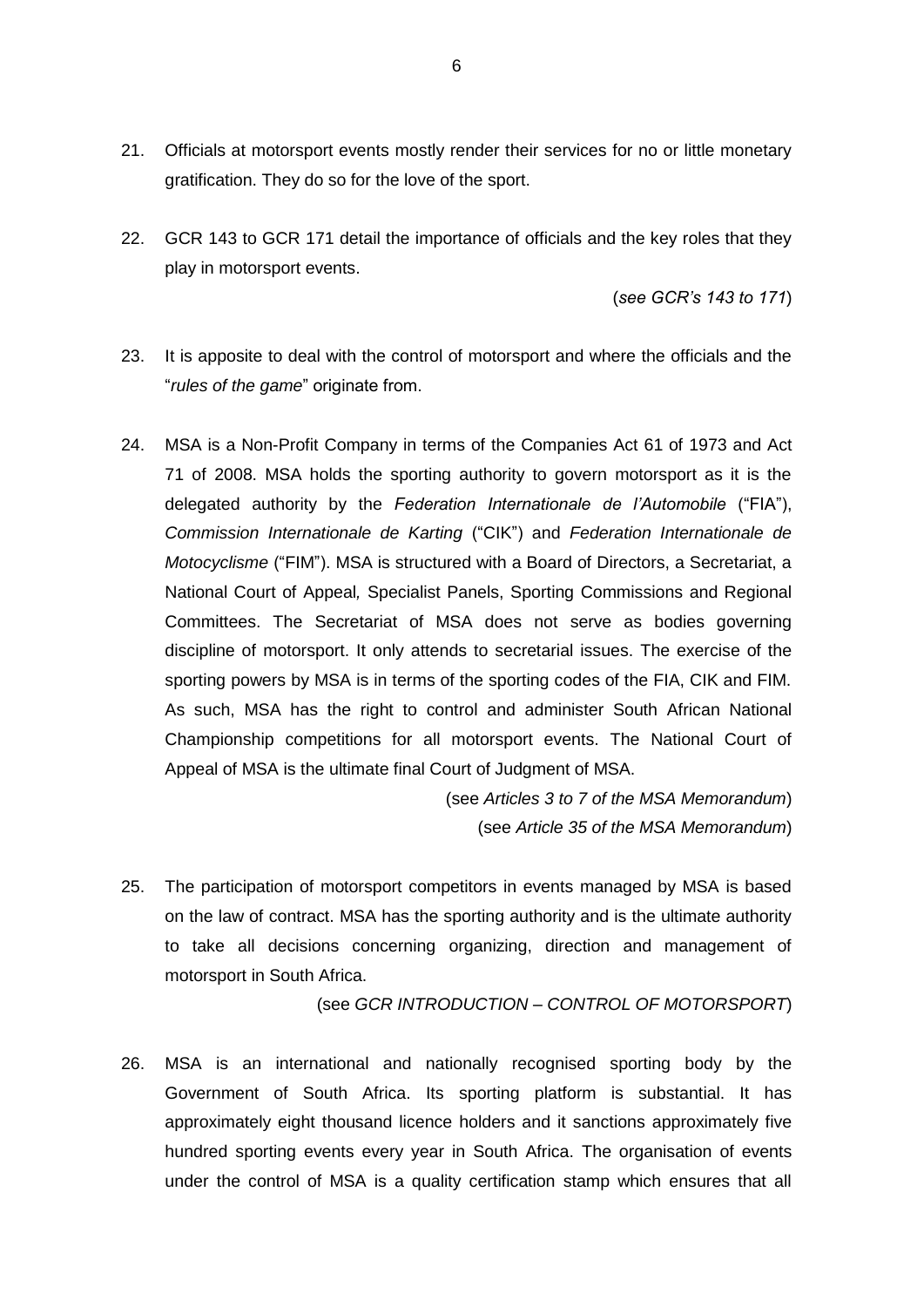participants can be assured that competition takes place within the boundaries of fair sporting events, with certainty as to good administration and results. For national events, national prizes and championships are awarded and organisers and promoters receive substantial accreditation for having the MSA stamp of approval for their events.

27. All participants involved in MSA sanctioned motorsport events subscribe to this authority. As such, a contract is concluded based on the "*rules of the game*". There exists a ranking structure in the MSA Rules and Regulations. (General Competition Rules are referred to as "GCR's"). The "*rules of the game*" of motorsport are structured in the main on the Memorandum of MSA and the GCR's. Any competitor who enters a motorsport event subscribes to these "*rules of the game*". (Reference in this judgment to "*rules and regulations*" intends to refer to the broad meaning of the "*rules of the game*". Specific references to GCR's are individually defined.)

(see *GCR 1*)

28. In addition to the GCR's there are also Supplementary Regulations ("SR's") that an organiser and promoter of a competition is obliged to issue and Standard Supplementary Regulations ("SSR's") issued by MSA.

(*see GCR 14 & GCR 16*)

- 29. The GCR's, SR's and SSR's thus constitute the "*rules of the game*" of motorsport.
- 30. It is expected of every entrant and competitor to acquaint themselves with the GCR's and to conduct themselves within the purview thereof.

(see *GCR 113 read with GCR 122*)

31. The Clerk of the Course is the person with the supreme authority for the conduct of a meeting or the competition.

(*see GCR 156*)

- 32. He / she is the person that reports back on the success of the event, controls the implementation of the "*rules of the game*" and is the person who impose penalties. (*see GCR's 156 and 157*)
- 33. GCR 172 provides for the breach of rules and in particular, deals with the abuse of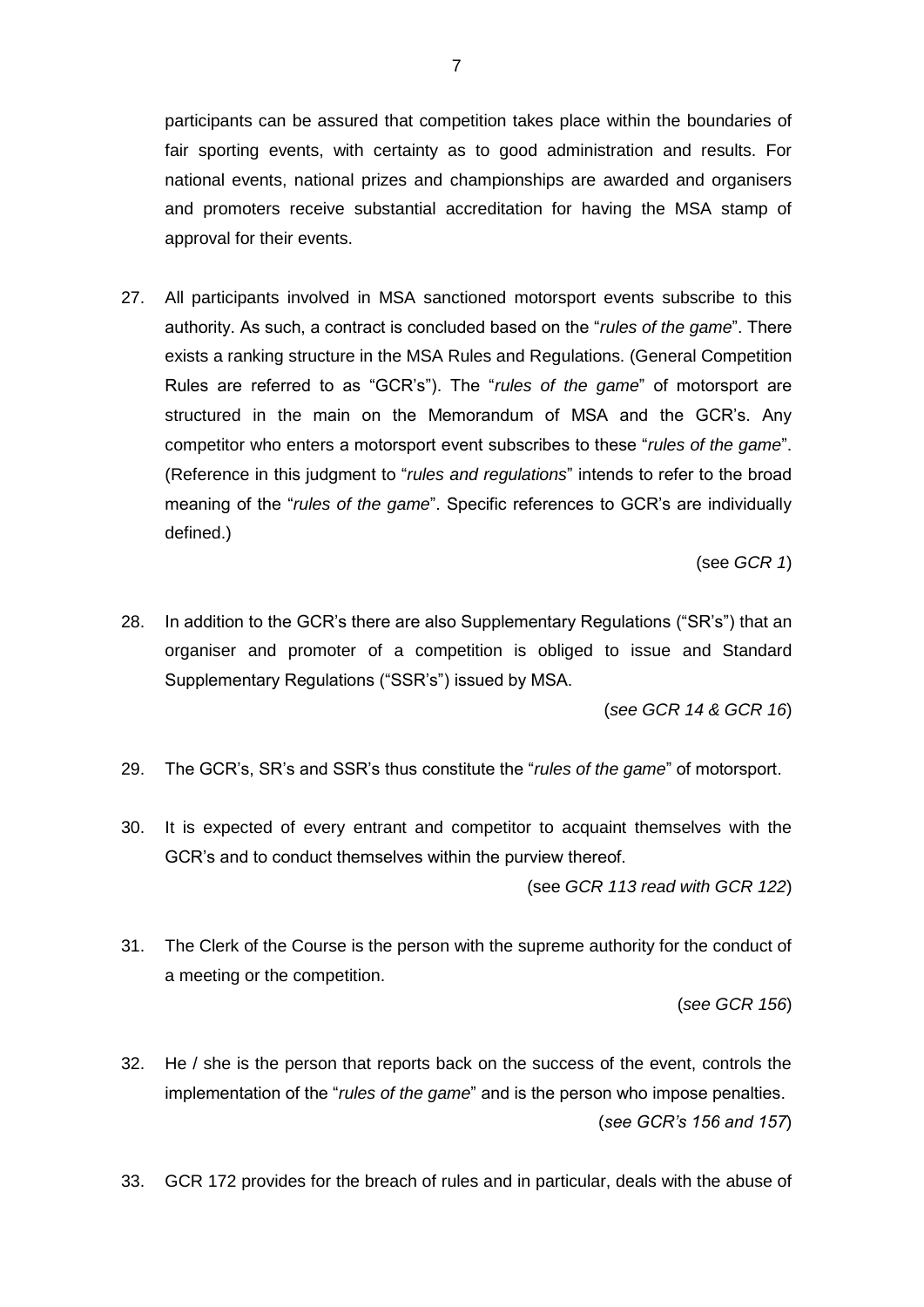officials by competitors and / or their family members and / or members of their pit crew:

## "*172. BREACH OF RULES*

- *…*
- *x) Abuse of officials by competitors and / or their family members and / or members of their pit crew. Such breach of the rules may result in the competitors concerned, if found guilty following a hearing, being suspended for a period of up to six months or for up to six events (whichever is more appropriate), for a first offence*."
- 34. The seriousness of the abuse of officials is clear from the penalty provision which provides that even for a first offender suspension for a period of up to six months or for up to six events, can be imposed.
- 35. A scale of penalties is provided for in terms of GCR 177. A fine is listed second on the list, and exclusion, the final penalty.

## **LEGAL AND FACTUAL ISSUES WHICH ARISE IN THIS APPEAL**

36. The Appellants are *dominus litus* in this appeal to the NCA and submitted their formulated appeal.

(*see Appeal Bundle, C3 and further*)

- 37. The following aspects crystalised as to the legal and factual issues which require our consideration:
	- 37.1 the First Appellant was called to the COE 1213 and did not appear. No judgment was handed down against him. This NCA will consider whether findings should be made against the First Appellant and whether a sanction should be handed down against him;
	- 37.2 the Second Appellant was not called to COE 1213. In his absence, he was held to have acted in contravention of GCR 172 vi) and GCR 172 x) and was punished as previously recorded. This NCA is required to consider whether: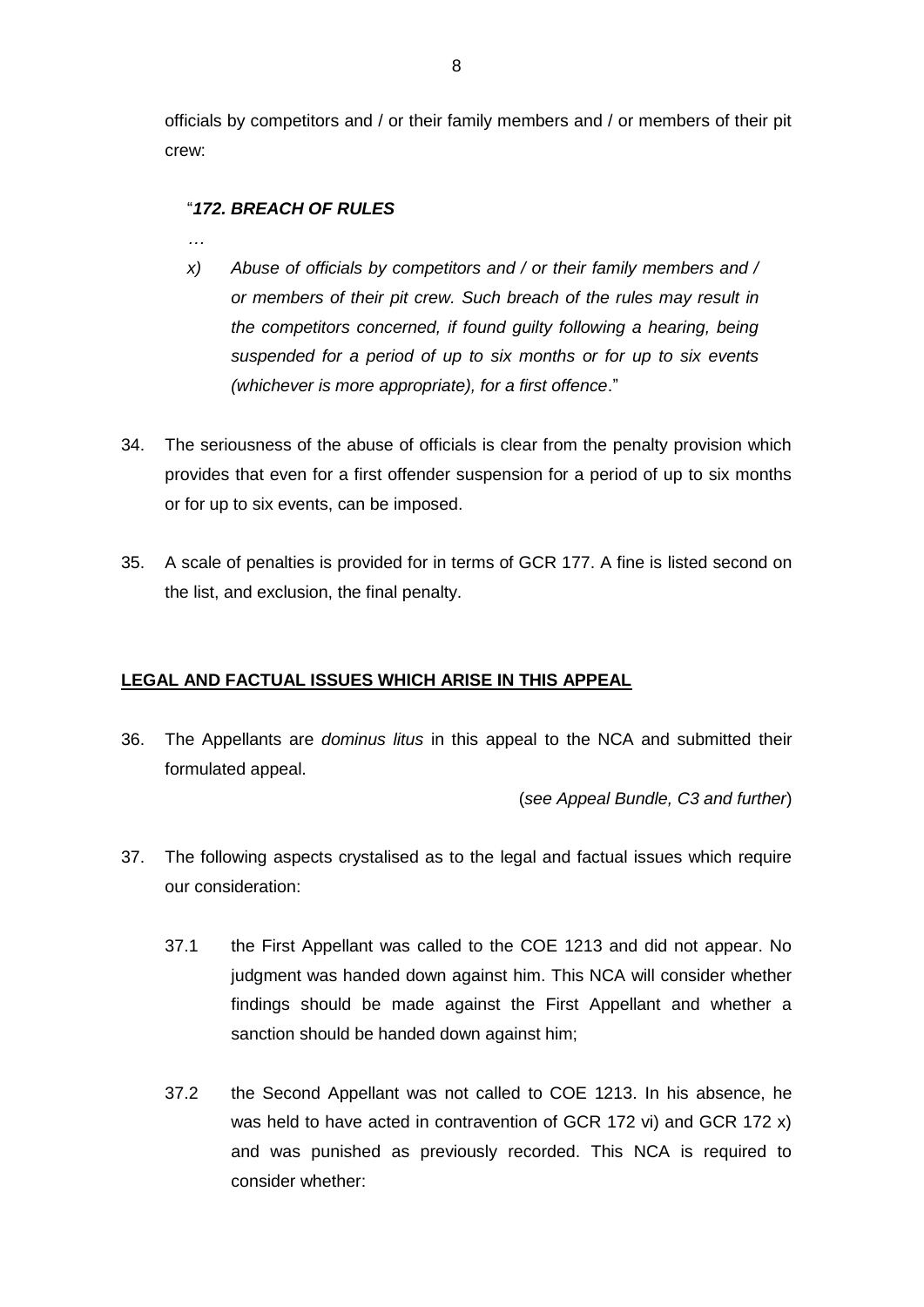- 37.2.1 a gross miscarriage of justice took place as a result of the findings of the COE 1213 handed down against the Second Appellant;
- 37.2.2 whether the penalty imposed on the Second Appellant was wholly inappropriate.

#### **THE MERITS**

- 38. The success of motorsport events is largely determined through the attendance of qualified officials who apply the "*rules of the game*". The involvement of officials at an event is regulated by Part VII of the GCR's. The list of officials is identified in GCR 143 and the obligations of the different officials are detailed in the GCR's.
- 39. The role that the Stewards play is defined in GCR's 151 and 152. The duties and authorities of the Clerk of the Course is specifically dealt with in GCR 156 and it appears therefrom that the Clerk of the Course is the supreme authority for the conduct of the meeting. The Clerk of the Course acts on behalf of the organisers and promoters.
- 40. The First Appellant did not appear at COE 1213. His Counsel informed this NCA during the hearing that he acknowledged that he was *persona non grata* at Zone 7 and he therefore did not consider it necessary to attend COE 1213. What the First Appellant did not appreciate, was the fact that the Second Appellant ran the risk of sanction and it was only when the sanction was imposed that the First Appellant realised the impact of his non-appearance at COE 1213.
- 41. GCR 122 demands that every person taking part in the organising of a competition and in taking part in the event, shall acquaint themselves with the GCR's. It provides as follows:

#### "*122. ACQUAINTANCE WITH AND SUBMISSION TO THE RULES*

*Every person, group of persons, etc., organising a competition or taking*  part therein shall by doing so or by and upon applying for an organising *permit, or by and upon applying for a licence from MSA or by and upon*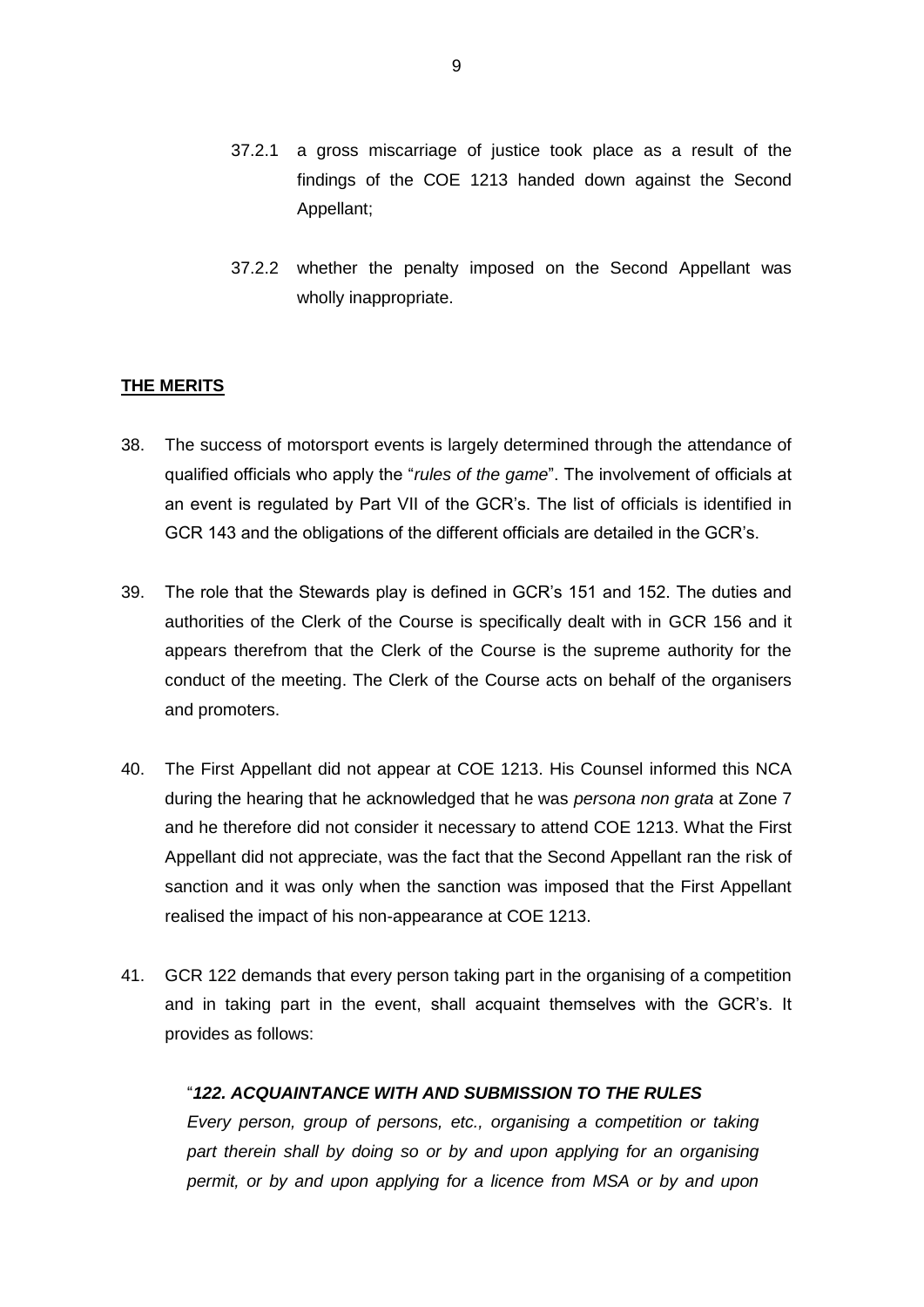*entering for a competition, be deemed to have and recognise that they have:*

- *i) made themselves acquainted with these rules;*
- *ii) submitted themselves, without reserve, to the consequences resulting from these rules and any subsequent alteration thereof and agreed to pay as liquidated damages any fines or costs imposed upon them within the maxima set out in Appendix R;*
- *iii) renounced, under pain of disqualification (see GCR 186) the right to have recourse except with the written consent of MSA to any arbitrator or tribunal not provided for in these rules;*
- *i) agreed to exonerate and keep indemnified the promoters, MSA and its respective directors, employees, officials, their servants, agents and representatives from and against all liability whatsoever to any such person or body or group of persons respectively in respect of or in connection with any meeting, competition or event held under these rules from whatsoever cause arising or alleged to have arisen;*
- *ii) in the case of competitors (whether entrants, drivers or passengers) in competitions, agreed to exonerate and keep indemnified all other competitors, their servants or agents from and against all liability whatsoever to such entrants, vehicle owners or possessors, driver, co-drivers or passengers in connection with the driving of their vehicles or any other act, omission or occurrence during the course of a race or official practice therefor;*
- *iii) agreed as set out in sub-paragraph iv) and v) of this rule with each and all the persons and bodies referred to in those sub-paragraphs so that each and any of these persons and bodies shall be entitled to the benefit of such agreements;*
- *iv) agreed to be examined by a Doping Control/Alcohol Control Officer prior, to, during or following a motor sporting event, meeting or competition, further agreed to allow a sample of blood and/or urine to be taken for laboratory analysis by the Doping Control/Alcohol Control Officer concerned, to determine the presence or otherwise of alcohol or prohibited drugs as listed in the MSA Anti- Doping Code in accordance with the procedures for testing as prescribed by WADA and contained in the MSA Anti-Doping Code;*
- *v) fully accepted that, should the analysis of the samples taken reveal the presence of alcohol or drugs, or the refusal to allow samples of*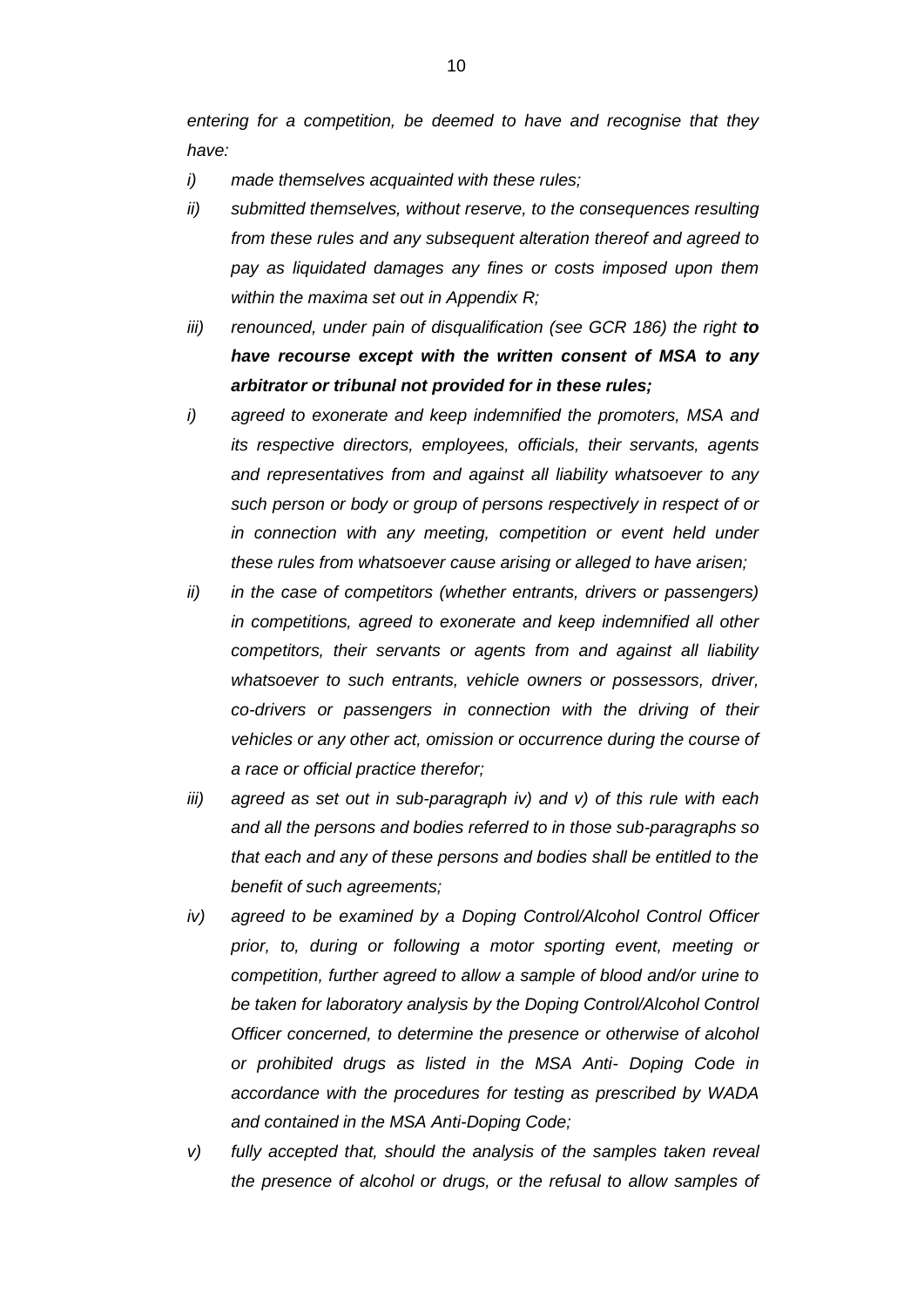*blood and/or urine to be taken, will result in MSA taking disciplinary action as envisaged in its Anti-Doping Code - as prescribed by WADA.*"

(*see GCR 122*)

- 42. It is important to emphasise that:
	- 42.1 it is of critical importance in motorsport events that all the involved roleplayers understand the rules of the sport, how the administration takes place and particularly, the important roles which officials have in the running of motorsport events. Without officials, there can be no sporting events;
	- 42.2 the First Appellant was blissfully unaware (his own making) as to the consequences of his conduct on the Second Appellant, his son at a COE.
- 43. Mr Thorsen stated that the availability of officials at motorsport events was a "*dying breed*". The abuse of officials cannot be tolerated and no opposing submission in this regard was made by the Appellants.
- 44. It is important to record what steps the First Appellant took, following the incident:
	- 44.1 on 7 June 2018, he addressed a letter of apology to all participants, appellants and the administrators of Zone 7. He recorded that he had no excuse for his poor behaviour. In the final paragraph of the letter, he accepted his liability;

#### (*see Appeal Bundle, J*)

44.2 on the same date, he also addressed a letter to MSA with an urgent appeal for safety intervention. In this letter, he accepted that he abused the officials, that it was unprofessional and inexcusable. He took full responsibility for his conduct. He recorded that his emotions got the better of the situation, but as a frustrated medical professional and parent, he was relieved. He further offered to contribute to essential safety improvement.

(*see Appeal Bundle, J*)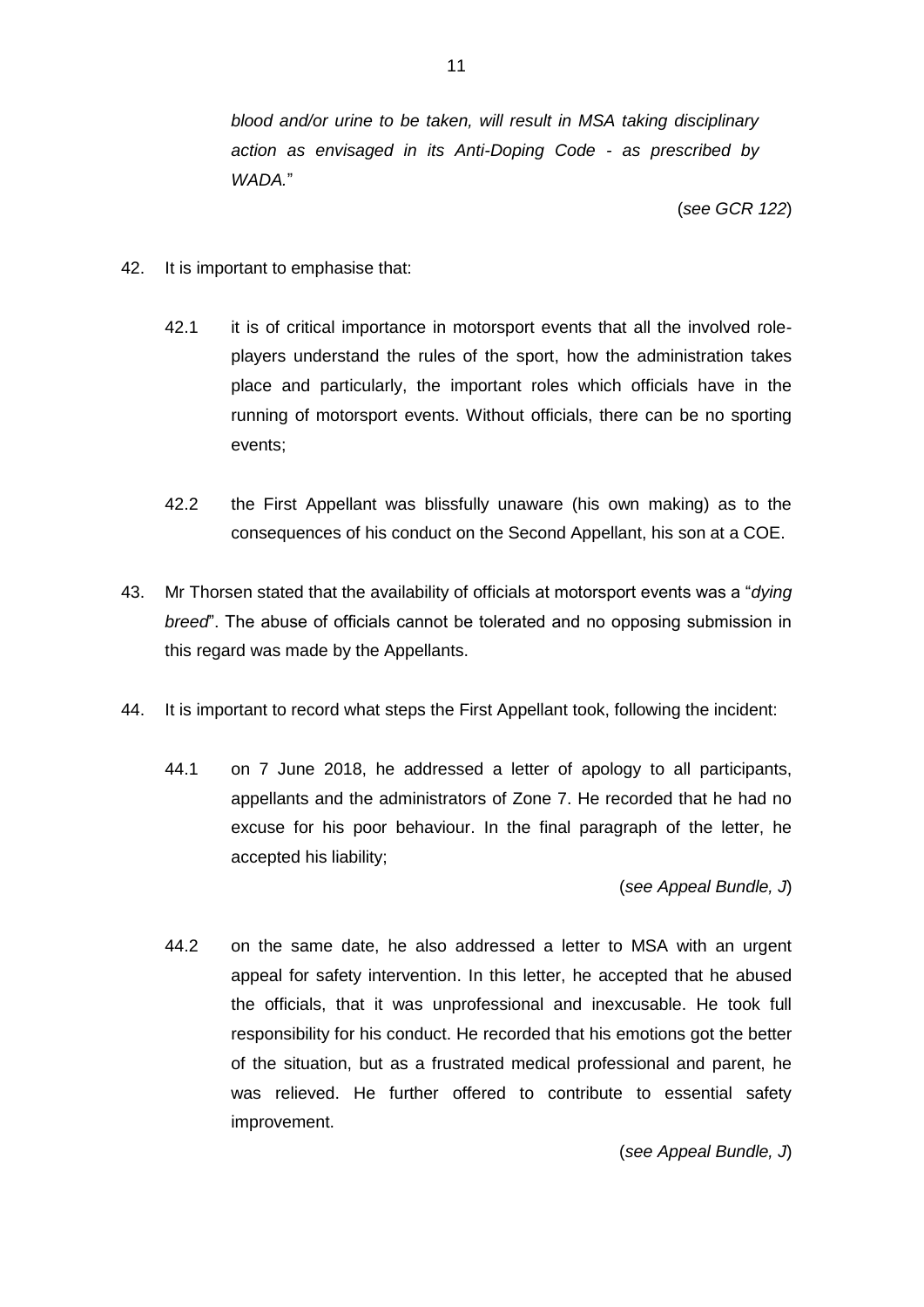- 45. It is against this background that we must determine whether the findings of COE 1213 should be upheld. We believe not, in view of the following:
	- 45.1 the Second Appellant was not called to the COE 1213;
	- 45.2 the notice to the First Appellant was deficient in numerous regards. He was called on to attend as the "*Father of competitor (Defendant*)". GCR 19 and GCR 22, provide as follows:
		- "*19. COMPETITOR means any person or body whose entry is accepted for, or who competes in any competition, whether as an entrant, driver, co-driver, navigator, passenger or rider, provided that, where any person so involved is a minor, the natural or court-appointed legal guardian of such minor will be deemed to be the competitor for purposes of the motorsport regulations.*"
		- "*22. ENTRANT means any person, persons or body who enters a vehicle in a competition and who is in possession of a licence. In the case of minors, the parent or court-appointed legal guardian is automatically deemed to be the entrant and he / she shall not be required to be in possession of a licence separate to that of his / her minor child. Should a parent or legal guardian not be willing or able to act as the entrant for his or her minor child, he or she shall advise MSA accordingly and nominate an alternative entrant to act on his or her behalf. Any such alternative entrant for a minor driver / rider must hold an entrants licence issued by MSA and, unless MSA has granted specific written approval to the contrary following a formal request, such alternative entrant may only represent one minor driver / rider.*"
	- 45.3 the deficiency of the notice (Annexure F3), renders the findings of COE 1213, incompetent. The correct citation would have been:

"*To: Jan Andries Saaiman –*

…

*1) cited in his representative capacity as the natural parent of Pieter-*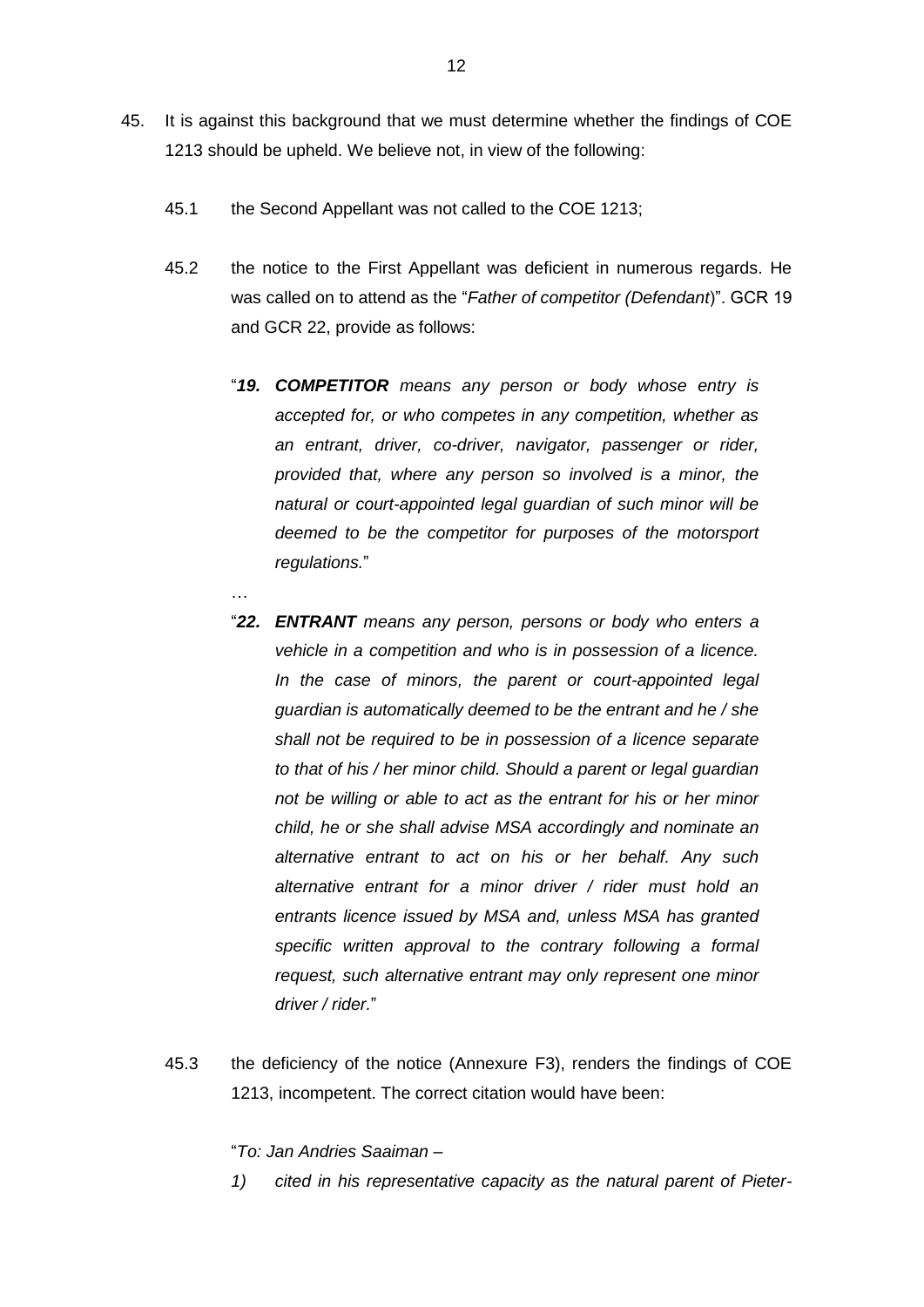*Arnu Saaiman and deemed as the competitor in terms of GCR 19;*

- *2) cited in his personal capacity as the entrant of Pieter-Arnu Saaiman in terms of GCR 22.*"
- 45.4 the only manner in which a minor can be engaged in terms of the GCR's, is through the citation of his parents / legal guardian provided for in terms of GCR 19 and GCR 22 that the parent / legal guardian is deemed to be the competitor / entrant. As can be seen from the notice issued to the First Appellant, that did not take place;
- 45.5 the Second Appellant was not properly represented at COE 1213, for the same reasons as outlined above.
- 46. The appeal of the Second Appellant must accordingly be successful. The penalty needs to be set aside and in addition also the cost order in the amount of R1 500.00 that was awarded against the Second Appellant. It appears from the Stewards report (Appeal Bundle, C17) that the Second Appellant was excluded from the results for the day. In view of our findings, his exclusion must likewise be set aside and if he scored any points, same must be reinstated. The Second Appellant had no blame in the conduct of the First Appellant.
- 47. As to the First Appellant:
	- 47.1 his natural instinct as a parent was to assist his son. Neither the Clerk of Course nor the Stewards contended at any point that the mere assistance of the First Appellant breached any GCR;
	- 47.2 the abuse by the First Appellant followed from him not identifying himself clearly to the officials as a medical practitioner. He was, on his own version, irate and emotional. The First Appellant swore at the officials and assaulted the Clerk of the Course. A proper identification would have avoided the abuse of the officials.
- 48. We find that the First Appellant's conduct of swearing at the officials and for striking the Clerk of the Course against the neck, was in contravention of GCR 172 x).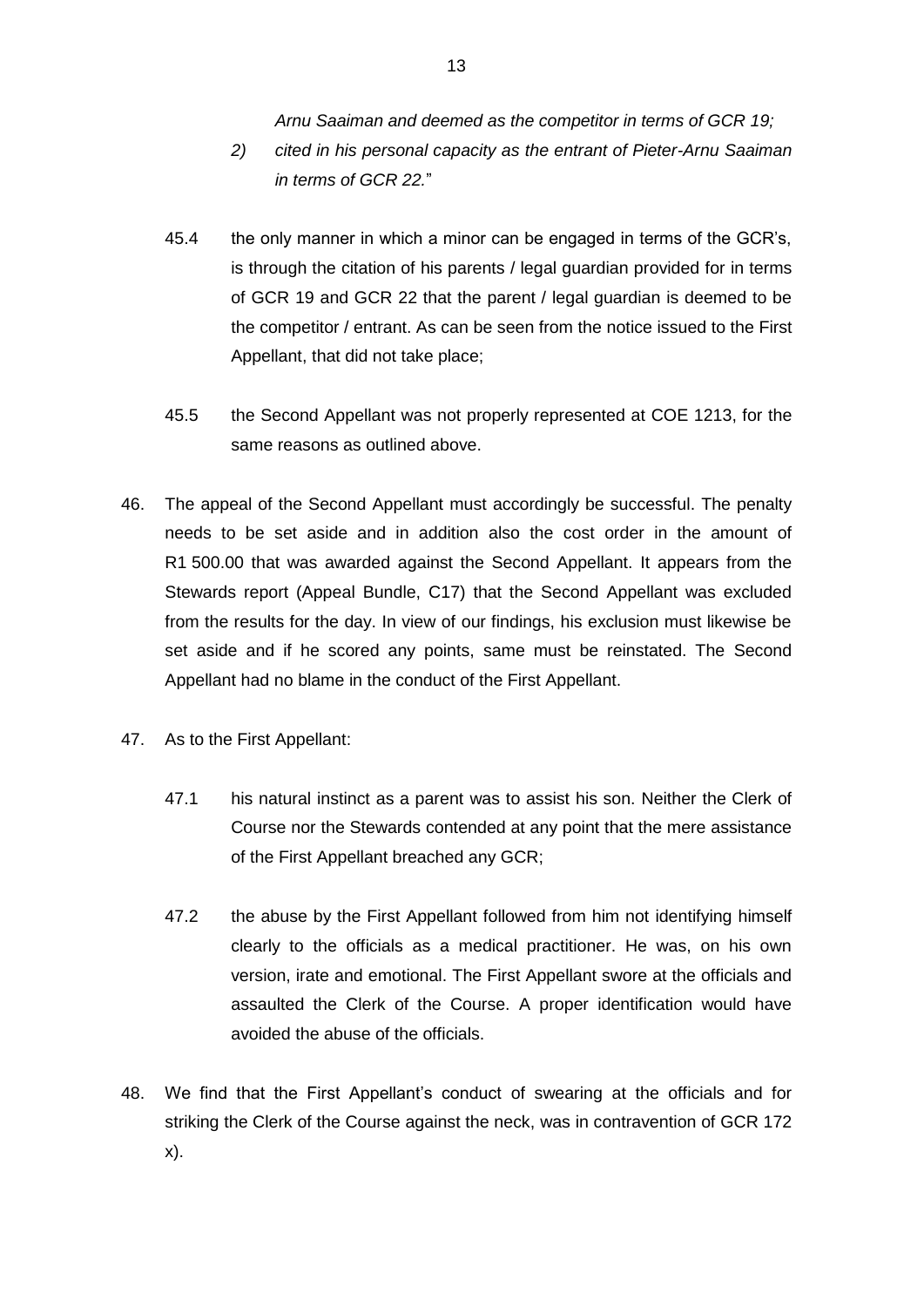- 49. As to an appropriate punishment, the First Appellant has publicly apologised on numerous scores for his conduct and tendered to contribute to the safety upgrade at Zone 7. He offered a contribution of R20 000.00 in this NCA.
- 50. The First Appellant informed us that the Second Appellant intends to follow a career in international motorsport. Indeed, from the Appeal Bundle, it appears that the First Appellant follows the Second Appellant when he competes in different events across South Africa. Whilst his conduct towards the officials is deplorable, his support for his minor son, appears unwavering and is admirable. The support of minor children in motorsport must be fostered.
- 51. A punishment for the First Appellant must be balanced. The message to competitors and persons involved in motorsport, must be that the person and the appointment of officials are sacrosanct. Whilst persons can disagree with officials, they can never assault them and cause them physical harm. The circumstances of the event are such that this NCA has understanding for the parental urge which the First Appellant had to rush to the assistance of his son. As a medical practitioner, his failure to have identified himself clearly to the officials, solely rests on his shoulders. He was the person who was best appointed to explain cryptically at that moment to the Marshall, the medical staff and the Clerk of the Course that he was a qualified medical practitioner and that he was attending to the treatment of his son and there is no doubt that in those circumstances, all the officials would have respected the First Appellant's assistance, given the circumstances.
- 52. Whilst we are of the view that the First Appellant has full insight in the consequences of his abuse of the officials and that there is no need to exclude him from motorsport events in the future, the message that goes out to the motorsport fraternity must be sufficient to indicate this NCA's disapproval for the conduct of the First Appellant. The Clerk of the Course is commended for not retaliating at that moment and for reporting the matter to MSA within the structures of the sport.
- 53. The maximum fine which this National Court of Appeal can impose in terms of Appendix R-10, is an amount of R200 000.00. Had it not been for the frankness of the First Appellant admitting his wrongdoing and apologising for his conduct, this NCA would have excluded the First Appellant for a considerable period of time from motorsport to demonstrate the disapproval for his conduct which lead to the abuse and assault of officials. In the instance of a fine, likewise, the acceptance of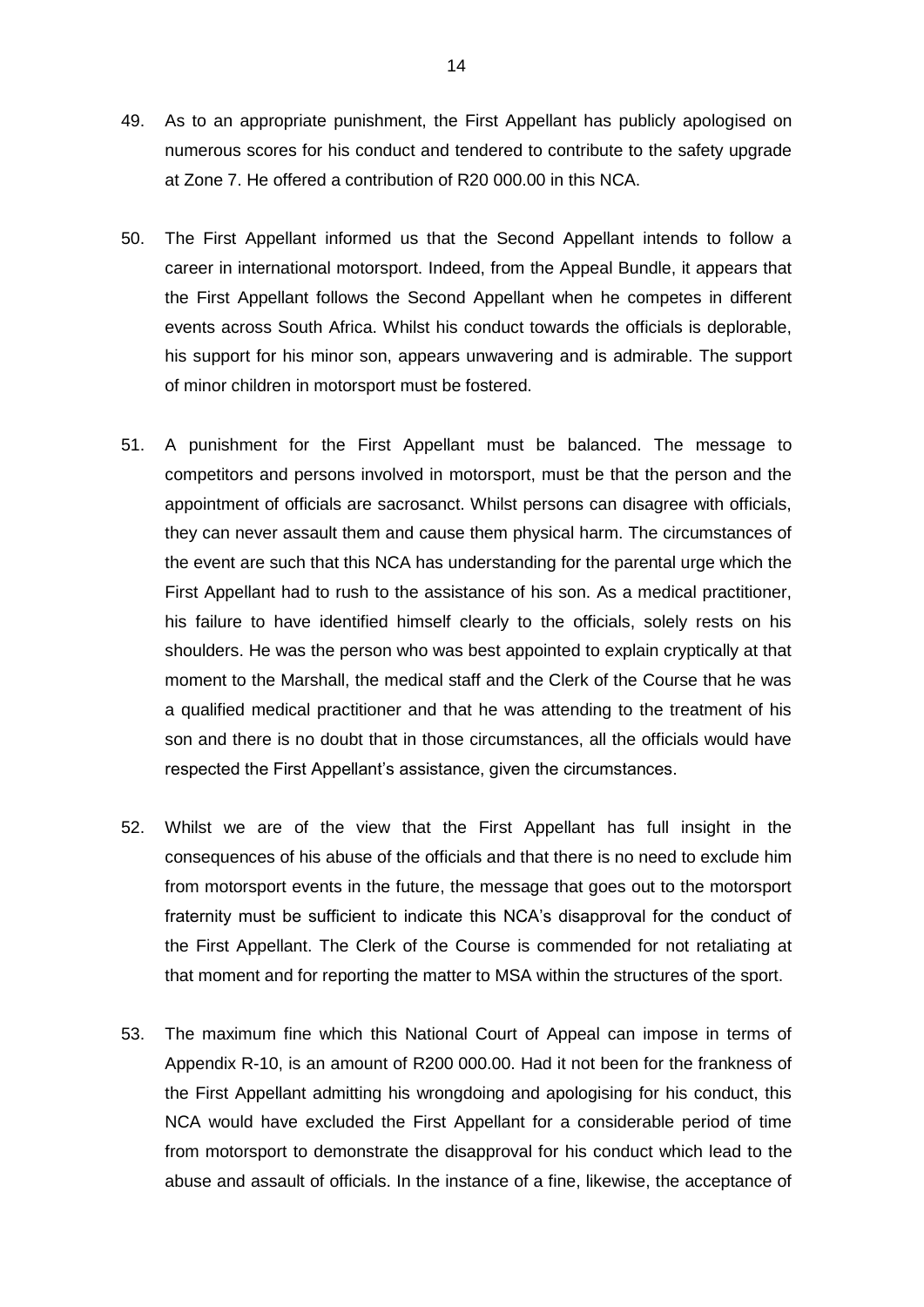wrongdoing by the First Appellant, together with his frankness and apology, compels us to take that into account and to reduce a fine which we normally would have imposed in a much higher amount, to the amount which we impose below.

54. Considering the personal circumstances of the First Appellant, the facts of the matter, the interest of the motorsport community to impose a balanced punishment and reflecting a message to would-be offenders, we are of the view that a substantial fine must be imposed on the First Appellant.

## **FINDINGS**

- 55. The NCA finds that:
	- 55.1 the findings of COE 1213 as to the Second Appellant, both the conviction and the sentence, as well as the fine imposed, are set aside. The results of the Second Appellant, if any, during the event, should be reinstated;
	- 55.2 the First Appellant is held in contravention of GCR 172 x), in that on 26 May 2018, at Zone 7, he abused officials by swearing at them and by striking the Clerk of the Course on the neck;
	- 55.3 the First Appellant is fined an amount of R40 000.00. It is recommended to MSA that a portion or all of this amount be allocated for safety upgrades at Zone 7, or any other motocross facility, in the sole discretion of MSA;
	- 55.4 the First Appellant is ordered to pay an amount of R10 000.00 in terms of GCR 196 for the cost of the NCA.

## **HANDED DOWN AT CAPE TOWN ON THIS THE 31 ST DAY OF AUGUST 2018.**

 *Electronically Signed*

**Adv André P Bezuidenhout Court President**